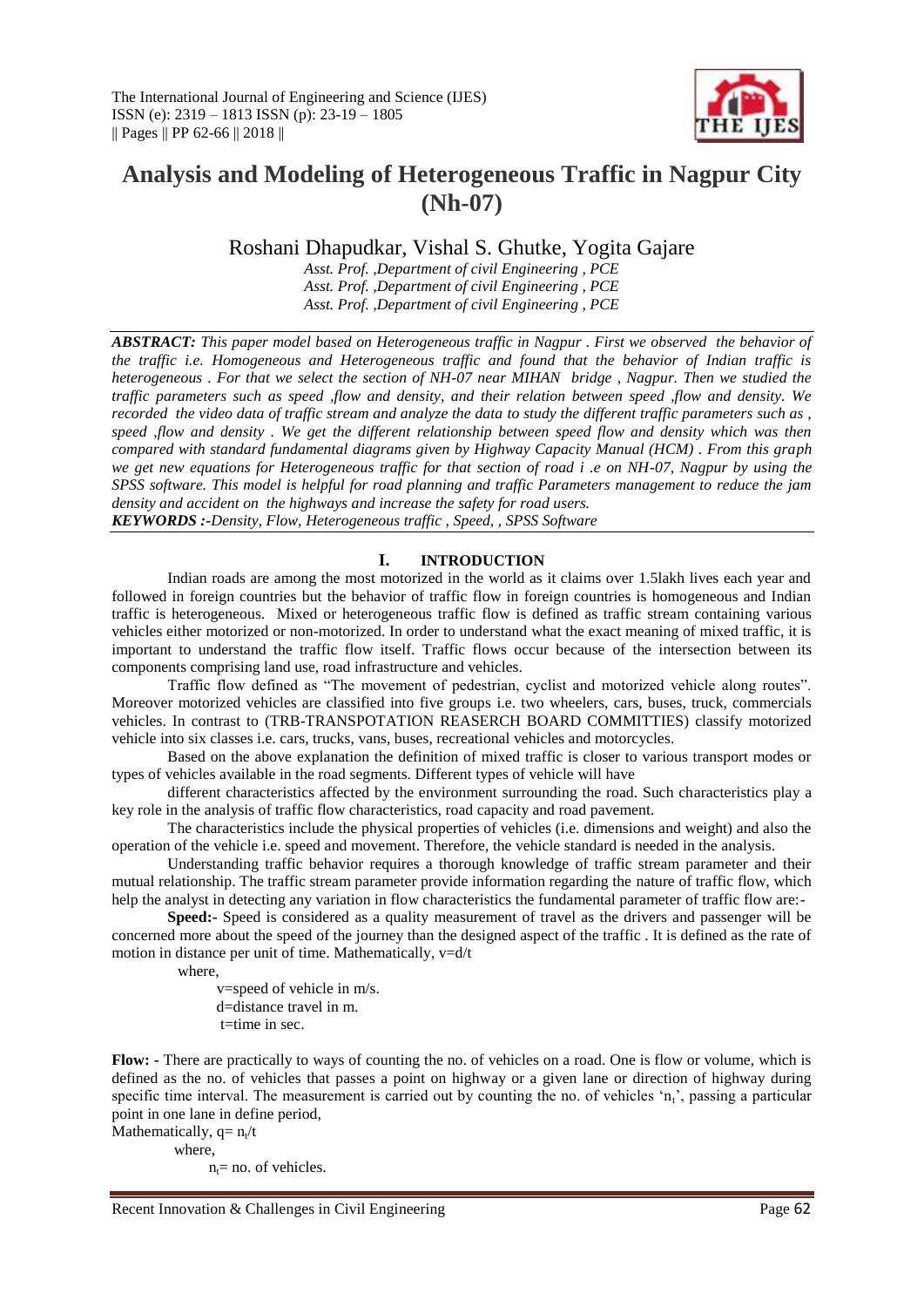t=time in sec.

**Density :-** It is define as the no. of vehicle occupying a given length of highway or lane and is generally expressed as vehicle per km.

Mathematically,  $k = n_x/n$ .

where,

x= length of road.

 $n_x$  = counted no. of vehicle.

1.1 Green shield"s macroscopic stream model (1935)

1.1.1 Relation between speed and density

 Macroscopic stream models represent how the behavior of one parameter of traffic flow changes with respect to another. The first and most simple relation between them is proposed by Green shield (TRB Monograph). Green shield assumed a linear speed-density

relationship as illustrated in figure 1 to derive the model.The equation for this relationship is shown below.



This relationship is described using equation 1.

$$
v = v_f - \left[\frac{v_f}{k_j}\right].k
$$

Where,  $v =$ mean speed, m/s

 $k =$  density corresponding to speed (veh/m)  $v_f$ =free flow speed (m/s)  $k_j$ =jam density (veh/m)

This equation is often referred to as the Greenshield model. It indicates that when density becomes zero, speed approaches free flow speed (i.e.  $v \rightarrow v_f$  when k o).

1.1.2 Relation between speed and flow



1.1.3Relation between flow and density



**Fig-3: Relation between flow and density**

Recent Innovation & Challenges in Civil Engineering  $q = v_f.k - \left[\frac{v_f}{k_i}\right]k^2$  Page 63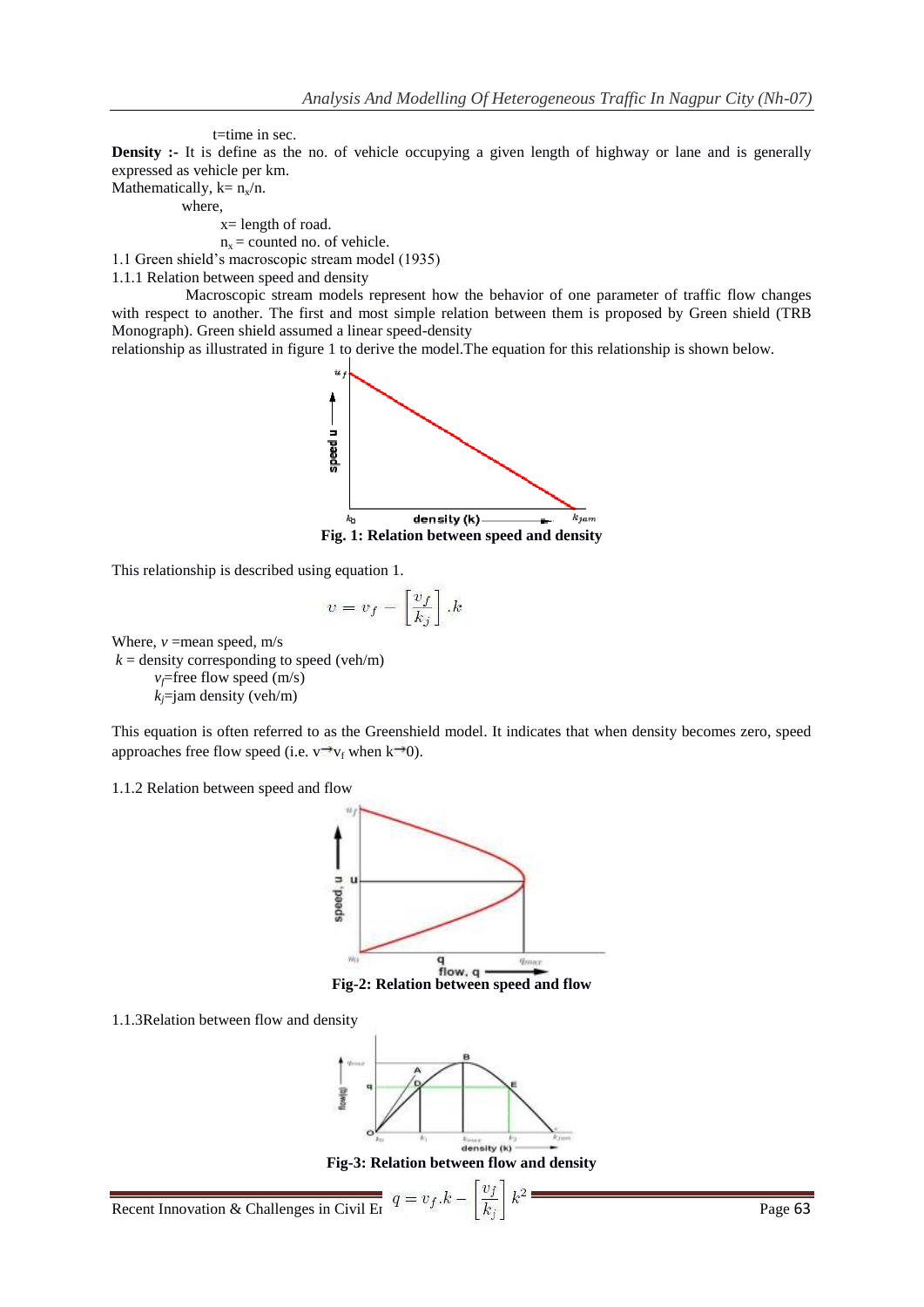$$
q=v_f.k-\left[\frac{v_f}{k_j}\right]k^2
$$

# **II. METHODOLOGY**

Traffic data was collected on NH 7 i.e. Nagpur to Wardha . The data was collected by considering the flow near the Mihan Flyover. By using the digital video camera . The camera was kept stationary above the MIHAN FLYOVER from where entire view of highway was observed . A

50m length was marked on roadway section to locate the distance travelled and to record time taken by vehicle the 50m distance.

The data was collected for 2 days from 9am to 6pm. This covered peak flow and off peak flow condition. The road section was access control. The data contained in video clips was analyzed in the VLC Media Player using frame by frame analysis. The time required by each vehicle to covered the distance of 50m was recorded from the video clips and the number of vehicle of each entity type crossing a particular section in 5 mins. was recorded.

General inspection of data showed presence of heterogeneous vehicle classification of road shown in table

| Sr. No | <b>Types of Vehicles</b> |
|--------|--------------------------|
|        | <b>Heavy Vehicles</b>    |
|        | Big Cars                 |
|        | <b>Small Cars</b>        |
|        | Three Wheelers           |
|        | Two Wheelers             |

## **Table 1 : Classification of Vehicle**



**Fig.4 50m marking on road**

| <b>Time Interval</b><br>(min.) | No Of<br>Vehicle<br>(veh/5min) | speed $(v)$<br>(kmph) | flow $(q)$<br>(veh/hr) | Density (k)<br>(veh/km/hr) |
|--------------------------------|--------------------------------|-----------------------|------------------------|----------------------------|
| $0 - 5$                        | 42                             | 64.61                 | 504                    | 7.80                       |
| $5 - 10$                       | 45                             | 65.77                 | 540                    | 8.21                       |
| $10-15$                        | 55                             | 64.84                 | 660                    | 10.18                      |
| $15 - 20$                      | 62                             | 60.01                 | 744                    | 12.40                      |
| $20 - 25$                      | 41                             | 70                    | 492                    | 7.03                       |
| 25-30                          | 65                             | 55                    | 780                    | 14.18                      |
| 30-35                          | 55                             | 65.84                 | 660                    | 10.02                      |
| 35-40                          | 57                             | 59.33                 | 684                    | 11.53                      |
| 40-45                          | 42                             | 64.98                 | 504                    | 7.76                       |
| 45-50                          | 62                             | 60.15                 | 744                    | 12.37                      |
| 50-55                          | 52                             | 63.22                 | 624                    | 9.87                       |
| 55-60                          | 66                             | 50.01                 | 792                    | 15.84                      |

**Table2:-Sample data**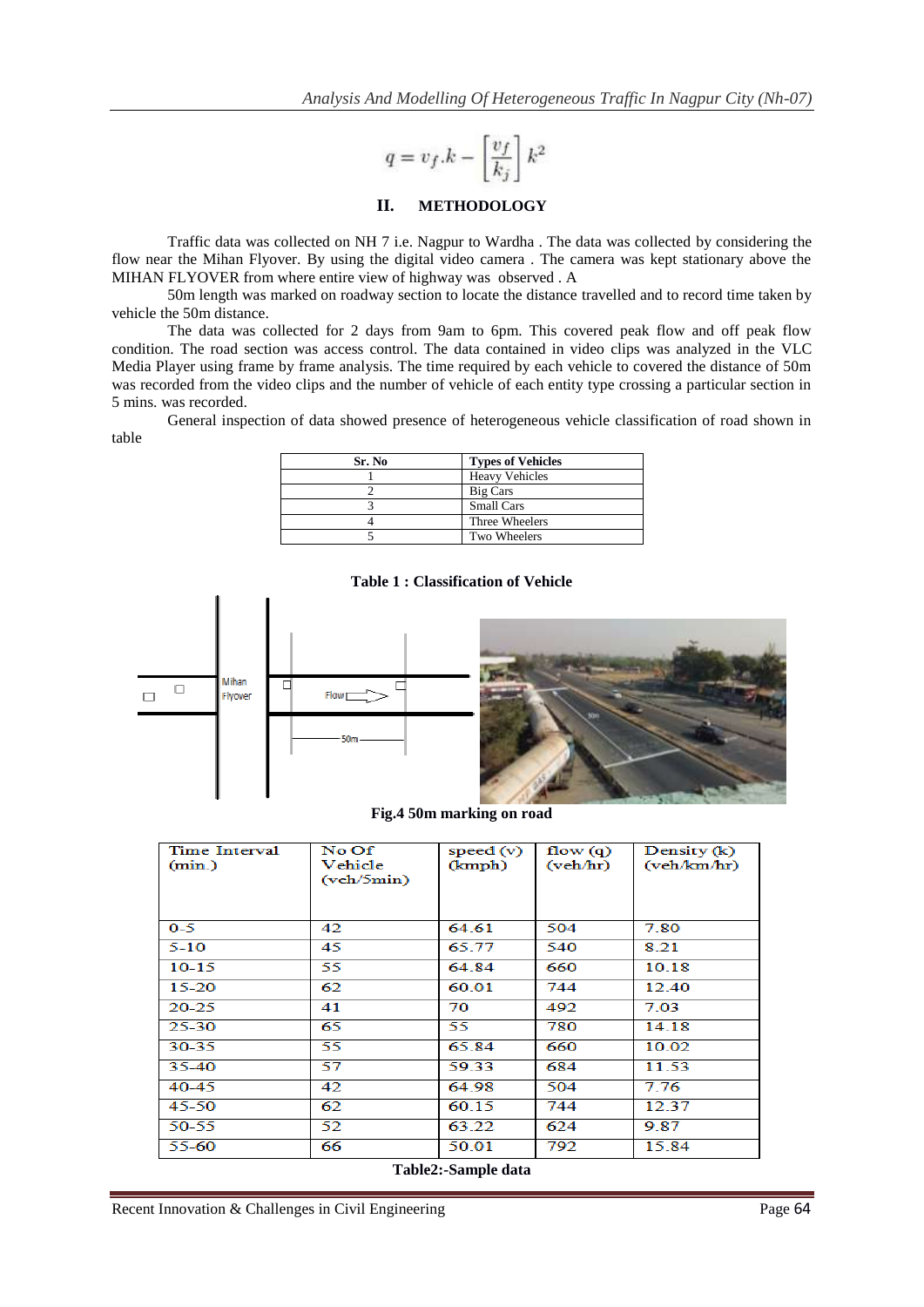This covered peak flow and off peak flow condition. The time required by each vehicle to cover the distance of 50m was recorded from the video clip and the number of vehicles of each entity type crossing a particular section in 5 minute was recorded.

## **III. ANALYSIS AND RESULT**

**Fig.5 :- Speed-Flow curve**

**Fig.6 :- Speed-Density Curve**

# **Fig.7 :- Flow-Density Curve IV. MATHEMATICAL MODEL**

In this study it is observed that the data points in congestion region do not exist. This is due to lesser no. of vehicles utilizing facility. Hence the data points on congested or infeasible region are not observed. By using SPSS software, we find out the correlation between traffic stream parameters of observed data. And we get the following regression equations:

| Flow-Density relationship:-<br>$k = 0.024q - 4.721$      | (1) |
|----------------------------------------------------------|-----|
| Speed-Density relationship:-<br>$k = -0.476u_s - 40.093$ | (2) |
| Speed-flow relationship:-<br>$k = q/u_s$                 |     |
| Therefore $eqn$ (2) becomes,                             |     |
| q= $-0.476u_s^2 - 40.093u_s$                             | (3) |